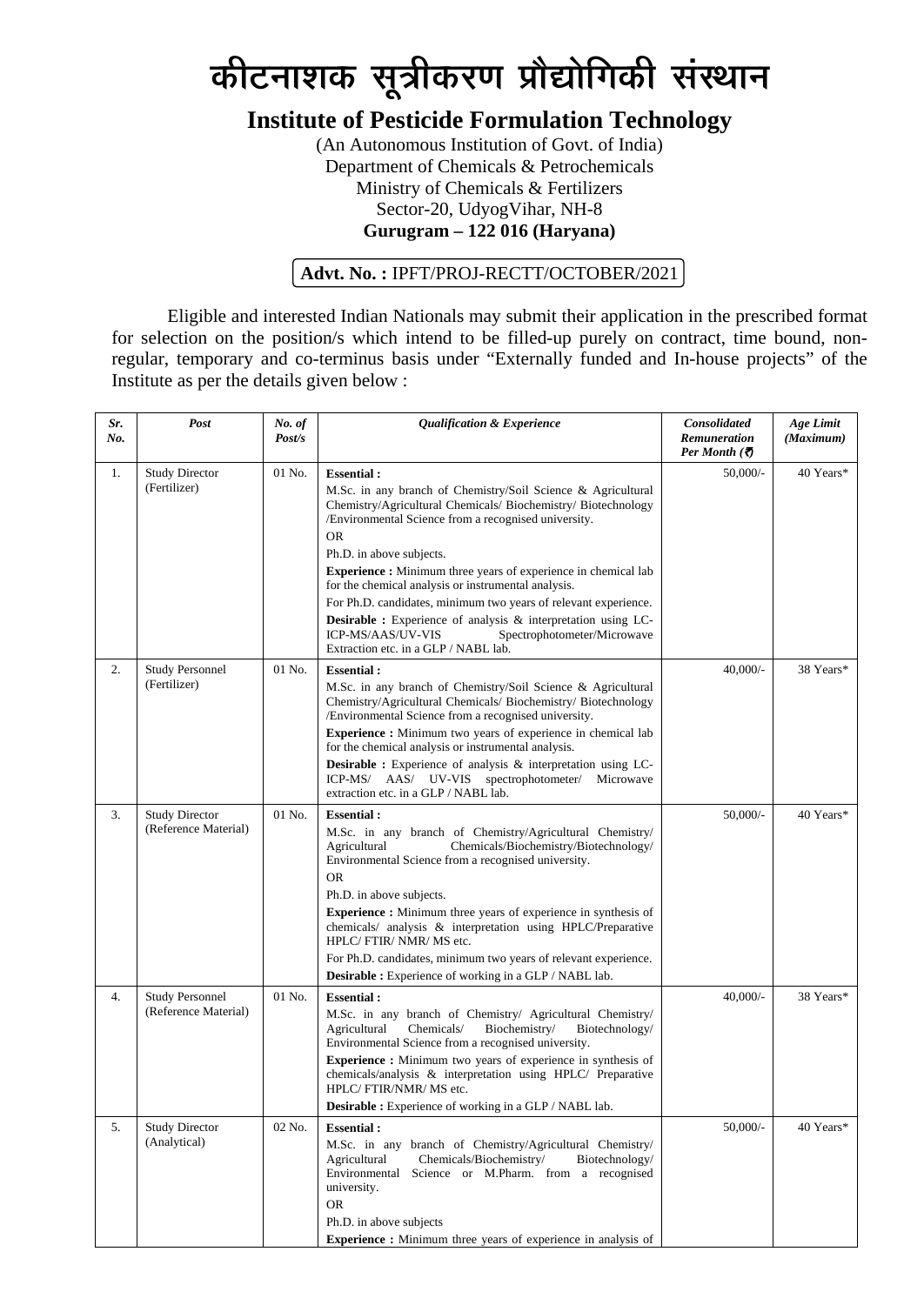| Sr. | Post                                    | No. of | <b>Qualification &amp; Experience</b>                                                                                                                                                                                                                                                                                                                                                                                                                                                                                                                                                                                                                                                                                    | <b>Consolidated</b>                                               | Age Limit |
|-----|-----------------------------------------|--------|--------------------------------------------------------------------------------------------------------------------------------------------------------------------------------------------------------------------------------------------------------------------------------------------------------------------------------------------------------------------------------------------------------------------------------------------------------------------------------------------------------------------------------------------------------------------------------------------------------------------------------------------------------------------------------------------------------------------------|-------------------------------------------------------------------|-----------|
| No. |                                         | Post/s |                                                                                                                                                                                                                                                                                                                                                                                                                                                                                                                                                                                                                                                                                                                          | Remuneration<br>Per Month $\overline{\mathfrak{D}}$               | (Maximum) |
|     |                                         |        | pesticide technical, formulations and pesticide residues. Out of<br>total experience, two years must be in GLP certified facility.                                                                                                                                                                                                                                                                                                                                                                                                                                                                                                                                                                                       |                                                                   |           |
|     |                                         |        | For Ph.D. candidates, minimum two years of relevant experience,                                                                                                                                                                                                                                                                                                                                                                                                                                                                                                                                                                                                                                                          |                                                                   |           |
|     |                                         |        | out of which minimum one year must be in GLP certified facility.                                                                                                                                                                                                                                                                                                                                                                                                                                                                                                                                                                                                                                                         |                                                                   |           |
|     |                                         |        | <b>Desirable :</b> Experience of analysis & interpretation using GC/<br>HPLC/Preparative HPLC/FTIR/ NMR/GC-MS/MS/ LC-MS/MS<br>etc. in a GLP / NABL lab.                                                                                                                                                                                                                                                                                                                                                                                                                                                                                                                                                                  |                                                                   |           |
| 6.  | <b>Study Personnel</b>                  | 04 No. | <b>Essential:</b>                                                                                                                                                                                                                                                                                                                                                                                                                                                                                                                                                                                                                                                                                                        | $40,000/-$                                                        | 38 Years* |
|     | (Analytical)                            |        | M.Sc. in any branch of Chemistry/Agricultural Chemistry/<br>Biochemistry/<br>Agricultural<br>Chemicals/<br>Biotechnology/<br>Environmental Science or M.Pharm. from a recognised<br>university.<br><b>Experience :</b> Minimum two years of experience in analysis of<br>pesticide technical, formulations or pesticide residues or other<br>chemical analysis.<br><b>Desirable :</b> Experience of analysis using GC/HPLC/Preparative<br>HPLC/ FTIR/ NMR/GC-MS/MS/ LC-MS/MS etc. in a GLP /                                                                                                                                                                                                                             |                                                                   |           |
|     |                                         |        | NABL lab.                                                                                                                                                                                                                                                                                                                                                                                                                                                                                                                                                                                                                                                                                                                |                                                                   |           |
| 7.  | <b>Study Director</b><br>(Microbiology) | 01 No. | <b>Essential:</b><br>M.Sc. in Microbiology from a recognised university with three<br>years relevant experience.<br><b>OR</b><br>Ph.D. in above subject with two years relevant experience.<br>Desirable : Working Experience in NABL and APEDA/ FSSAI<br>accredited lab will be preferred.                                                                                                                                                                                                                                                                                                                                                                                                                              | $50,000/-$                                                        | 40 Years* |
| 8.  | <b>Study Director</b>                   | 01 No. | <b>Essential:</b>                                                                                                                                                                                                                                                                                                                                                                                                                                                                                                                                                                                                                                                                                                        | $50,000/-$                                                        | 40 Years* |
|     | (Ecotox)                                |        | B.Tech/ M.Sc. in Biotechnology or M.Sc. in biological sciences<br>(ecotoxicology, limnology or ecology) or toxicology or M.<br>Pharm from a recognised university.<br><b>OR</b><br>Ph.D. in above subject.<br><b>Experience :</b> Minimum three years of experience in conducting<br>Eco-toxicology studies, Out of total experience, two years must<br>be in GLP certified facility.<br>For Ph.D. candidates, minimum two years of relevant experience,<br>out of which minimum one year must be in GLP certified facility.<br>Desirable:<br>Experience in the area of Ecology, Eco-toxicology, Marine<br>Biology or a related field.<br>Working Experience in Aquatic, Terrestrial and Avian eco-<br>toxicology field. |                                                                   |           |
| 9.  | <b>Study Personnel</b><br>(Ecotox)      | 01 No. | <b>Essential:</b><br>B.Tech/M.Sc. in Biotechnology or M.Sc. in biological sciences                                                                                                                                                                                                                                                                                                                                                                                                                                                                                                                                                                                                                                       | $40,000/-$                                                        | 38 Years* |
|     |                                         |        | (eco-toxicology, limnology or ecology) or toxicology or M.<br>Pharm from a recognised university<br>Experience : Minimum two years of experience in conducting<br>Eco-toxicology studies in GLP facility.<br>Desirable :<br>Experience in the area of Ecology, Eco-toxicology, Marine<br>Biology or a related field<br>Working Experience in Aquatic, Terrestrial and Avian eco-<br>toxicology field.                                                                                                                                                                                                                                                                                                                    |                                                                   |           |
| 10. | Senior Study Director                   | 01 No. | <b>Essential:</b><br>Ph.D.<br>Chemistry/Agricultural<br>in<br>any<br>branch<br>of<br>Chemicals/<br>Chemistry//Agricultural<br>Biochemistry/<br>Biotechnology/ Environmental Science or M.Pharm. from a<br>recognised university.<br>Experience : Minimum fifteen years of experience in analysis of<br>pesticide technical, formulations and pesticide residues. Out of<br>total experience, five years must be in GLP certified facility/<br>NABL accrediatated lab.<br><b>Desirable :</b> Experience of analysis & interpretation using GC/<br>HPLC/ Preparative HPLC/ FTIR/ NMR/ GC-MS/MS/ LC-<br>MS/MS/HRMS etc. in a GLP / NABL lab.                                                                                | $60,000/$ -                                                       | 50 Years* |
| 11. | Project Assistant-II                    | 01 No. | <b>Essential:</b>                                                                                                                                                                                                                                                                                                                                                                                                                                                                                                                                                                                                                                                                                                        | $31,000/ - +$                                                     | 35 Years* |
|     |                                         |        | M.Sc. in Chemistry/Agrochemicals.<br><b>Desirable :</b> Some experience of pesticide formulations R&D<br>work.                                                                                                                                                                                                                                                                                                                                                                                                                                                                                                                                                                                                           | <b>HRA</b>                                                        |           |
| 12. | <b>Accounts Assistant</b>               | 01 No. | Minimum Commerce Graduate from recognised university or<br>Inter-CA/CMA equivalent with two (2) year experience in                                                                                                                                                                                                                                                                                                                                                                                                                                                                                                                                                                                                       | 28,000/- to 30,000/- to the<br>i)<br>candidate other than retired |           |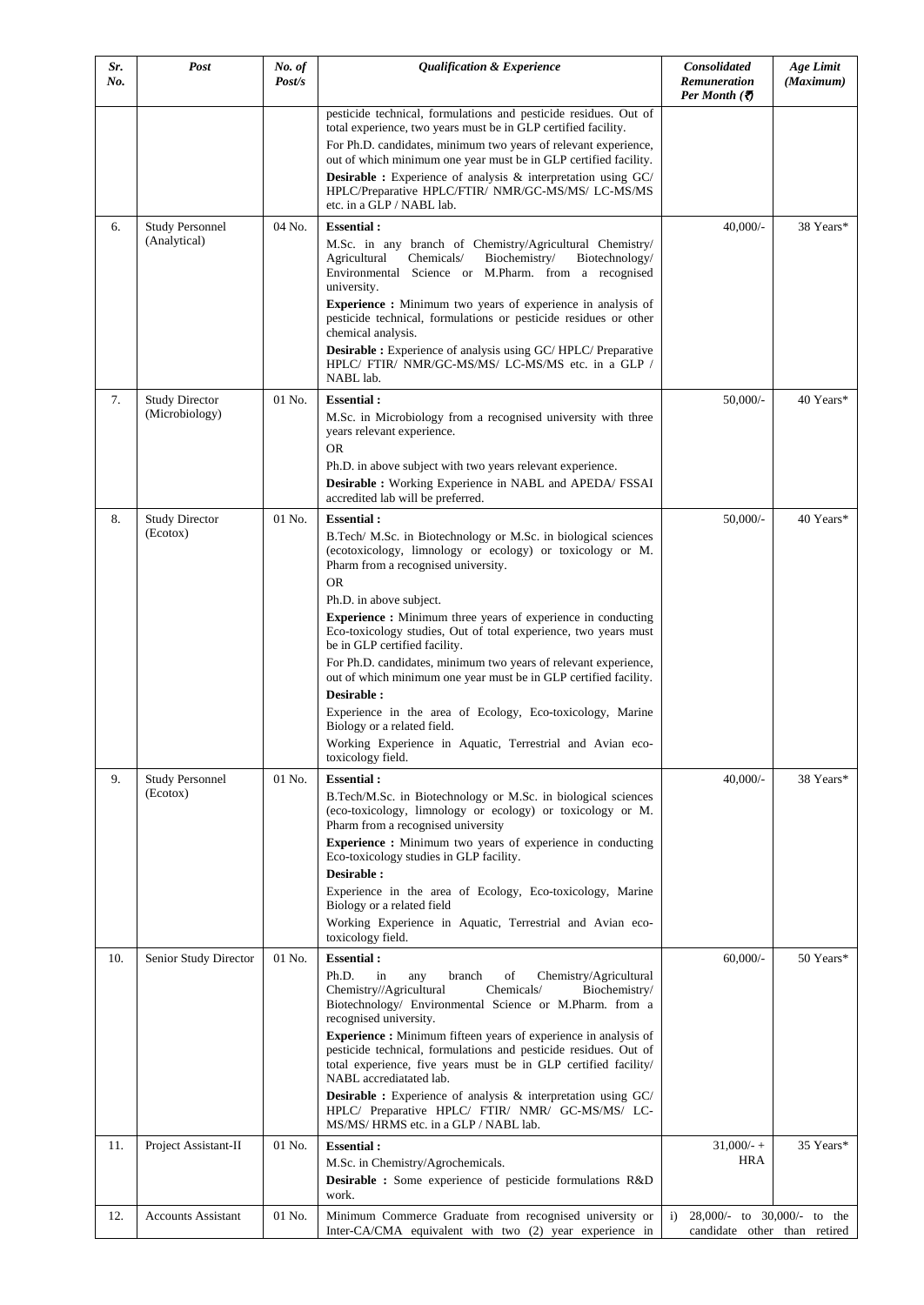| Sr.<br>No. | Post | No. of<br>Post/s | <b>Qualification &amp; Experience</b>                                                                                                                                                               | <b>Consolidated</b><br><b>Remuneration</b><br>Per Month $(\bar{\mathbf{z}})$                                                                                                                                                                         | Age Limit<br>(Maximum) |
|------------|------|------------------|-----------------------------------------------------------------------------------------------------------------------------------------------------------------------------------------------------|------------------------------------------------------------------------------------------------------------------------------------------------------------------------------------------------------------------------------------------------------|------------------------|
|            |      |                  | accounts / book keeping in government or private establishment<br>of repute and well versed in operating tally and other accounting<br>software like Tally, MS Excel and other accounting software. | from CPSUs/ABs or Central<br>Government with maximum<br>age limit of 35 years*.<br>ii) 35,000/- to the candidates<br>retired from CPSUs, ABs and<br>Central Government with max.<br>age limit 62 years as on last<br>date of receipt of application. |                        |

\* The upper age limit is relaxable for candidates belonging to Scheduled Castes (SC) / Scheduled Tribes (ST) / Physically Handicapped (PH), Woman & OBC as per norms of the Government.

#### **General Instructions :**

- 1. The above positions are purely temporary in nature and on contract basis with co-terminus on completion of the projects/requirements and non-transferable to any other projects.
- 2. The above positions are initially for a period of six months further extendable based on continuation of project(s)/requirements and subject to satisfactory performance of individual.
- 3. The candidates who fulfills/meets the prescribed norms for the post may submit/send their CV/Biodata in the prescribed application format along-with self attested copies of certificates in support of their education / experience / age / caste etc. **through Speed Post / Courier / By Hand** which must reaches on or before **30.11.2021** by 1700 hrs. Any application reaches thereafter i.e. 30.11.2021 would not be considered. The Institute does not owe any responsibility for the postal delay.
- 4. Cut off date for determining the upper age limit, qualification, experience etc. shall be the last date of receipt of application.

The candidates who fulfils the prescribed norms will be shortlisted and called for to appear before the Selection Committee for interview either through On-line/VC or Physical on the date to be notified and intimated to them later on through E-mail. However, all eligible/short-listed candidates must have to keep their what-apps or any other such facility, if interact through Online/VC.

- 5. Any amendment/modification in the context of the advertisement would be uploaded in our website of IPFT [\(www.ipft.gov.in\)](http://www.ipft.gov.in/).
- 6. The Institute reserves the right to fill or reject all or any specific posts as notified in the advertisement.
- 7. The numbers of vacancies are indicative and may be increased or decreased. The number of posts advertised are provisional and can be varied as per the requirement of the Institute.
- 8. It may be noted that offer of contractual hiring/appointment against the advertised post/s will not confer any right on the selected candidates for absorption in IPFT or claiming any status whatever.
- 9. Canvassing in any form will be a disqualification.
- 10. No TA/DA shall be payable for attending the interview.
- **Note :** Depending upon the number of candidates, the interview may be continued for the subsequent days also.

**DIRECTOR IPFT, GURUGRAM**